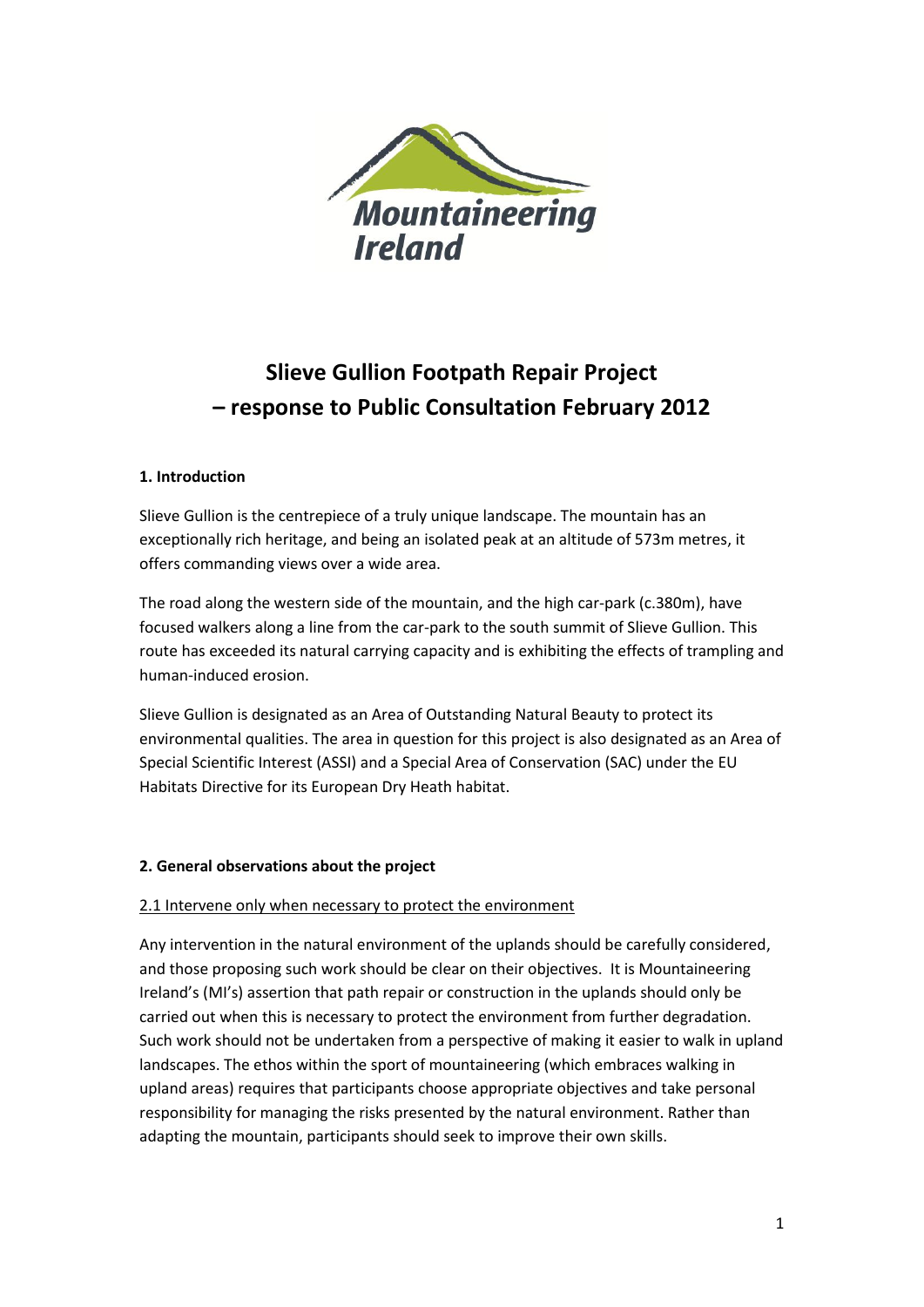## 2.2 Quality work is essential

Path repair and construction techniques that are commonly used on lowland paths, and in a forest environment, can be excessive and obtrusive in an open mountain setting. Any path work carried out in the mountains should strive for minimum impact on the essentially wild character of the uplands. Through the use of locally sourced natural materials and good design, an upland path should blend into the landscape. Upland paths should be designed and constructed to withstand the harsh climatic conditions associated with high and exposed terrain.

The use of machines on the path should be kept to the minimum necessary. By helicoptering in a mini-digger and assembling on site (as was done on Slieve Binnian) unnecessary travel on the mountain, and consequent damage, will be avoided. Care should be taken to avoid scarring of rocks and the use of machines with metal tracks should be avoided.

It should be clear from the above comments that the style of construction, materials used and the quality of the finish, are absolutely vital in ensuring that the Slieve Gullion path repair project is successful in terms of protecting this special mountain landscape. Many people are drawn to the mountains by the wild character of the landscape. By working with the terrain, rather than imposing a path on it, the sense of adventure and challenge for walkers can be retained.

MI wishes to draw the attention of the project team to the Upland Path Trust's guiding principles for the management of erosion on upland paths (Appendix 1) and Mountain Meitheal Handbook of Trail Design and Construction (second edition, published 2011). This is the only manual currently available which looks specifically at the skills and techniques required to develop and maintain sustain sustainable trails in Ireland. Two copies of the book have been posted to the AONB officer.

# 2.3 Experience is key

We note that the call for contractors sought Civil Engineering Contractors with experience in the repair and reinstatement of upland pathways. To date very little work of this nature has been done on the island of Ireland, and consequently there are very few contractors based here with relevant experience and good skills. It may be necessary to engage a contractor with experience of upland path work in Wales, England or Scotland.

MI is concerned that the engineers supervising this work lack the necessary experience and in that context, the contractors' experience and skills becomes even more important.

Mountain Meitheal, the voluntary footpath repair group, which has carried out upland path repair projects in the Dublin and Wicklow mountains over the last 10 years, has offered to spend a day showing the Slieve Gullion project team examples of their upland path work. If you wish to avail of this opportunity, please contact MI so that we can arrange a suitable date.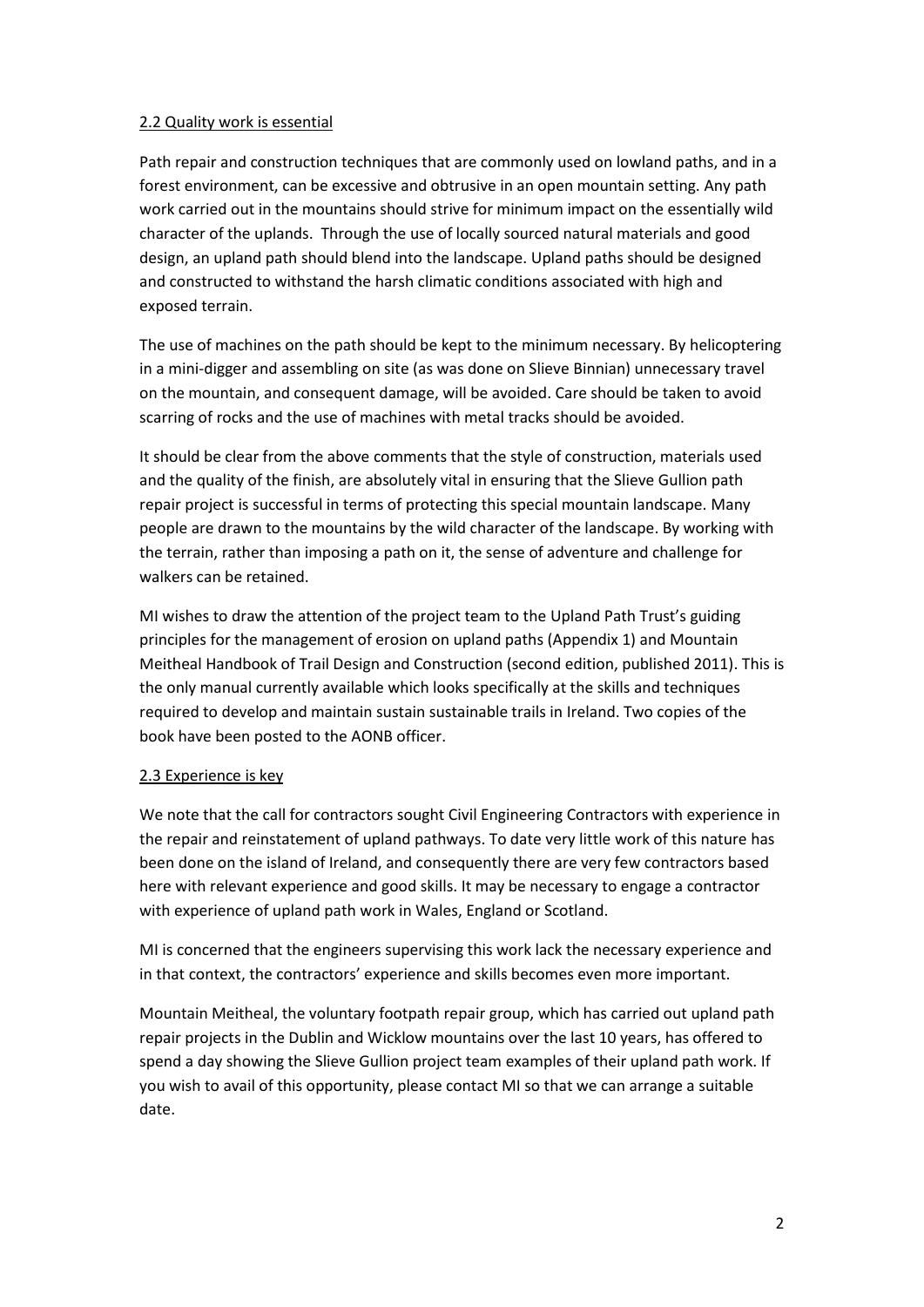## 2.4 The importance of maintenance

Regardless of how well an upland path is constructed, some degree of maintenance will be required. MI urges Newry & Mourne District Council (NMDC) to make provision now for ongoing maintenance of the path on Slieve Gullion. If this is not done, there is a risk that the significant investment being made in this path could be wasted.

Furthermore, MI recommends that the contract for this project should include return visits over a period of a year for 'snagging' work, as in most projects of this nature there is a need for such follow-up work.

# **3. Comments in response to the engineers' drawings**

## 3.1 A continuous path isn't necessary

As mentioned on the Ring of Gullion website there are sections of the Slieve Gullion path that have become badly eroded, or where there is trampling over a wide area. It is MI's view that only those bad sections should be repaired and that it is not necessary to put in a new path all the way from the car park. The path as currently proposed would result in an unnecessary and significant change to the character and landscape of Slieve Gullion.

On the first section from the road, people are contained within a narrow route by the presence of mature heather. Above the fence, the path is grassy and has withstood the same degree of traffic as sections higher up without eroding. In times of financial constraint, careful consideration should be given to how resources are allocated. The creation of an engineered path in a mountain environment brings with it an ongoing maintenance responsibility. Perhaps a portion of the resources available for this project should be directed to managing erosion at other points within the AONB, or retained as a maintenance fund, rather than creating a path where one is not needed?

As the road takes people high on Slieve Gullion, a further consideration is that providing a new, attractive, and physically easy path from the road will encourage people without appropriate footwear or clothing to climb the mountain. Those who have not planned ahead may not be prepared for the colder, wetter and windier weather they will encounter. It is consistent with the experience of being in the mountains to have rugged underfoot conditions. Leaving the bottom section of the path in its current condition provides a natural filter against the ill-prepared; to put in a new path would provide a false sense of security.

A related consideration is that a continuous engineered path is more likely to attract mountain bikers, which would add considerably to the wear and tear on the path.

#### 3.2 Keep the path natural

Aesthetics are critical with any path in an open mountain environment. The path should be as natural as possible, this requires considerable judgment while work is taking place and it is vital that all members of the project team have a clear understanding of the characteristics of a good upland path. As an example, the bottom section of steps on the Slieve Binnian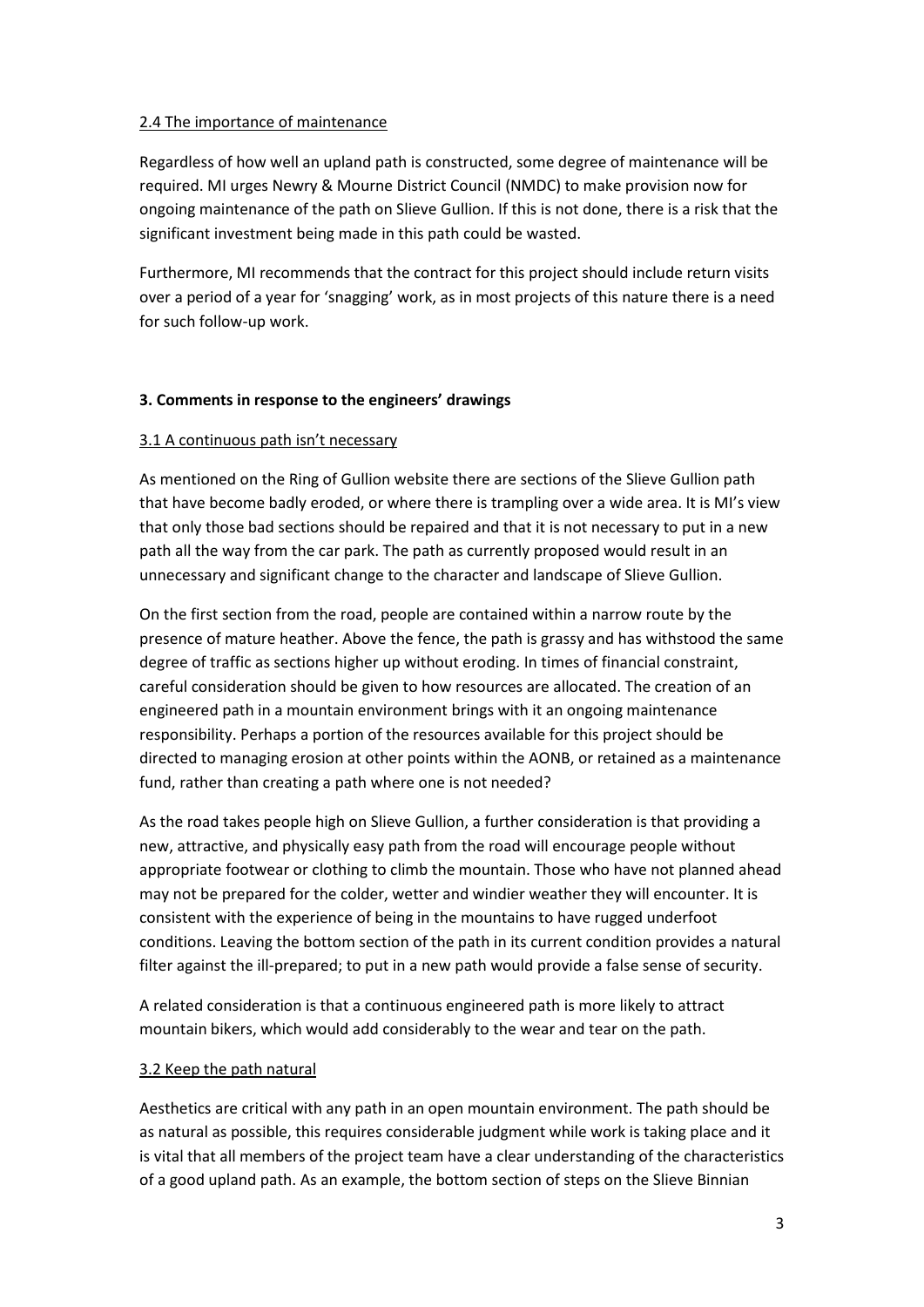path appears very harsh and angular in a mountain setting; this should be avoided on Slieve Gullion.

Wherever possible, rocks and boulders on site should be incorporated into the path, preferably without having to move the rocks. This will add to the walkers' experience and reduce the formality of the pitched sections. Seemingly random placement of rocks to the side of the path will help keep walkers on the path, but large amounts of obviously imported (i.e. angular) rock should not be left on site. The overall path works should be contained within as narrow a line as possible to avoid damage to the heath and visual impact.

We are not aware of the depth of peat on the site, but if it is less than 1000mm, a reversal path might provide a more cost effective solution as the path would be constructed using mineral soil from the site. The initial visual impact of a reversal trail can be ameliorated by the planting of a suitable nursery until the local vegetation takes over.

# 3.3 Width of the path

MI is concerned that the width of the path at an average of 1.5m for many sections is excessive for an upland path. We understand that the width will be reduced to 600mm for much of the path, this in our view is much more appropriate. This will lessen the visual impact of the path and also reduce the materials required.

# 3.4 Tread on steps

It is very important that walkers can maintain a natural gait while using the path; otherwise they may find it easier to walk off the path. The drawings indicate that the tread on steps should be a minimum of 250-300mm. This may be too narrow, requiring people to place their feet with care. MI draws attention to the Mountain Meitheal handbook (p56) which recommends a tread of at least 500mm.

# 3.5 Drainage

Even at this early stage, the Slieve Binnian path is showing damage from run-off following periods of heavy rain. As Ireland is likely to experience more intense rainfall events in future, it is important to factor this in to path repair projects, particularly in steep upland areas.

A rise of 50-75mm on waterbars seems very little; it would be useful to visit the site during a period of very heavy rain to observe the volume and flow of water on the mountain.

In general MI would like to see greater consideration given to the management of water, as this is key to reducing maintenance costs and keeping walkers on the path. Again reference should be made to the Mountain Meitheal handbook.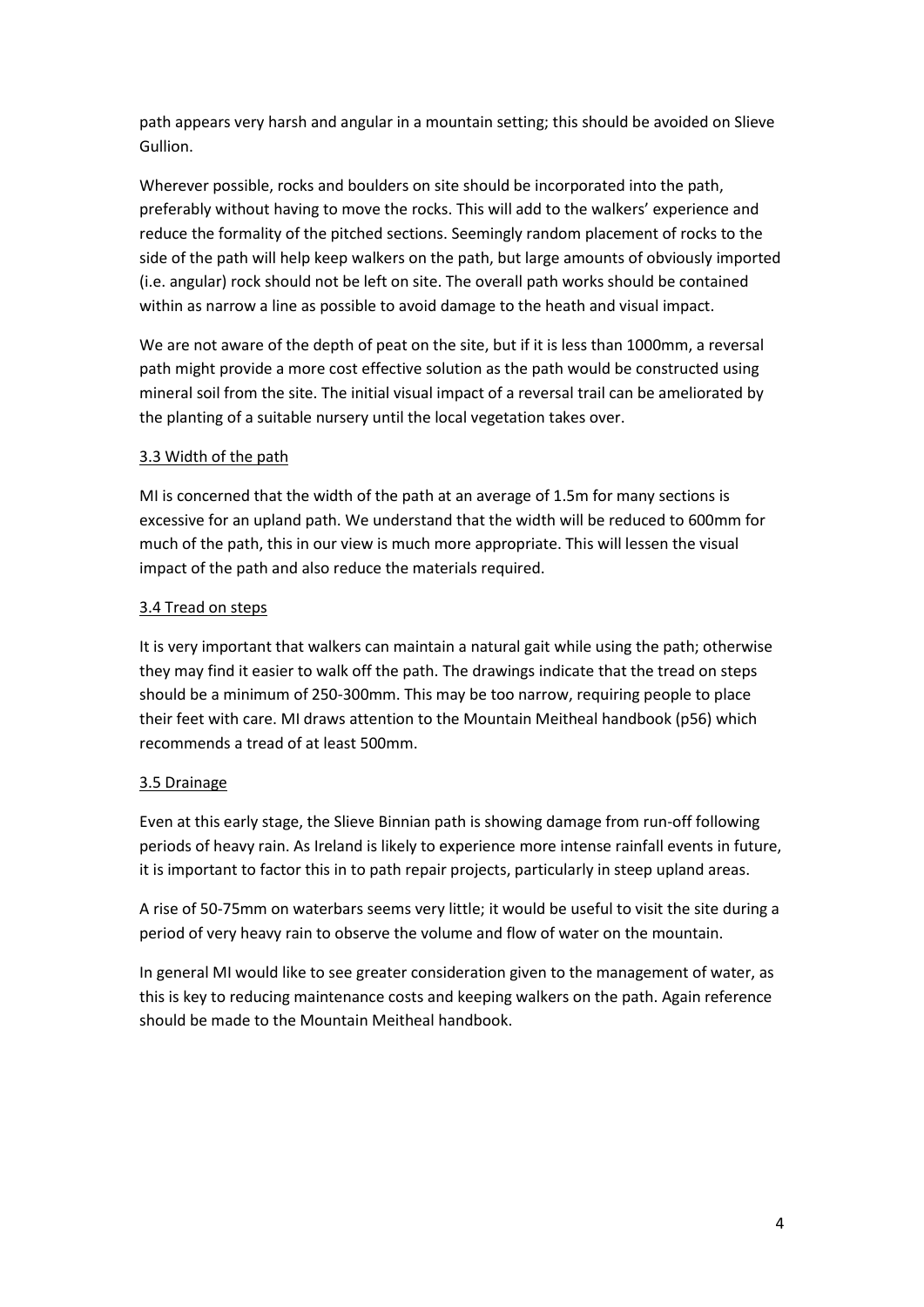## **4. Communicating the project**

## 4.1 Providing clear information for walkers

MI urges NMDC to provide clear information to walkers, through the Ring of Gullion website, Slieve Gullion Courtyard, signage in the Courtyard car-park and the high car-park, about the conditions they should be prepared for when climbing Slieve Gullion. The path up Slieve Gullion is high and exposed to the prevailing south westerly winds, which could leave poorly prepared walkers vulnerable in bad weather conditions.

MI has published a leaflet with basic safety advice for walkers (see enclosed PDF); hard copies of this are available on request and we are happy for this PDF to be made available on your website.

## 4.2 Project publicity

All publicity and communications about this project should emphasise that the purpose of the work is to protect the natural environment of Slieve Gullion; it should not be implied that an easy or safe path is being created. Communications about the path repair should emphasise the skills and equipment required for safe enjoyment of the Irish mountains.

#### 4.3 Consultation process

MI welcomes the fact that NMDC included a public consultation as part of this process. MI recommends that in any future public consultations of this nature, that a description of the proposed works, including a map and some photographs, is made available with the project drawings. This would enable a greater number of people to engage in the consultation process.

As the representative body for hillwalkers and climbers, MI asks to be consulted by NMDC if any further upland path work is planned, at Slieve Gullion or other locations.

# **5. Conclusions**

Given the upland location of the Slieve Gullion path, it is important that the path should have a natural feel, and should not appear heavily engineered. The quality of the finish is vital.

It is MI's view that the project should be about protecting the mountain environment by repairing the damaged sections of the path, and that it is not necessary to have a continuous path from the car park to the summit.

Further consideration should be given to drainage and path construction techniques and arrangements for ongoing maintenance should also be in place before work commences.

This is an exciting project, and an important opportunity to demonstrate best practice in upland path work, MI wishes NMDC well in the delivery of this project.